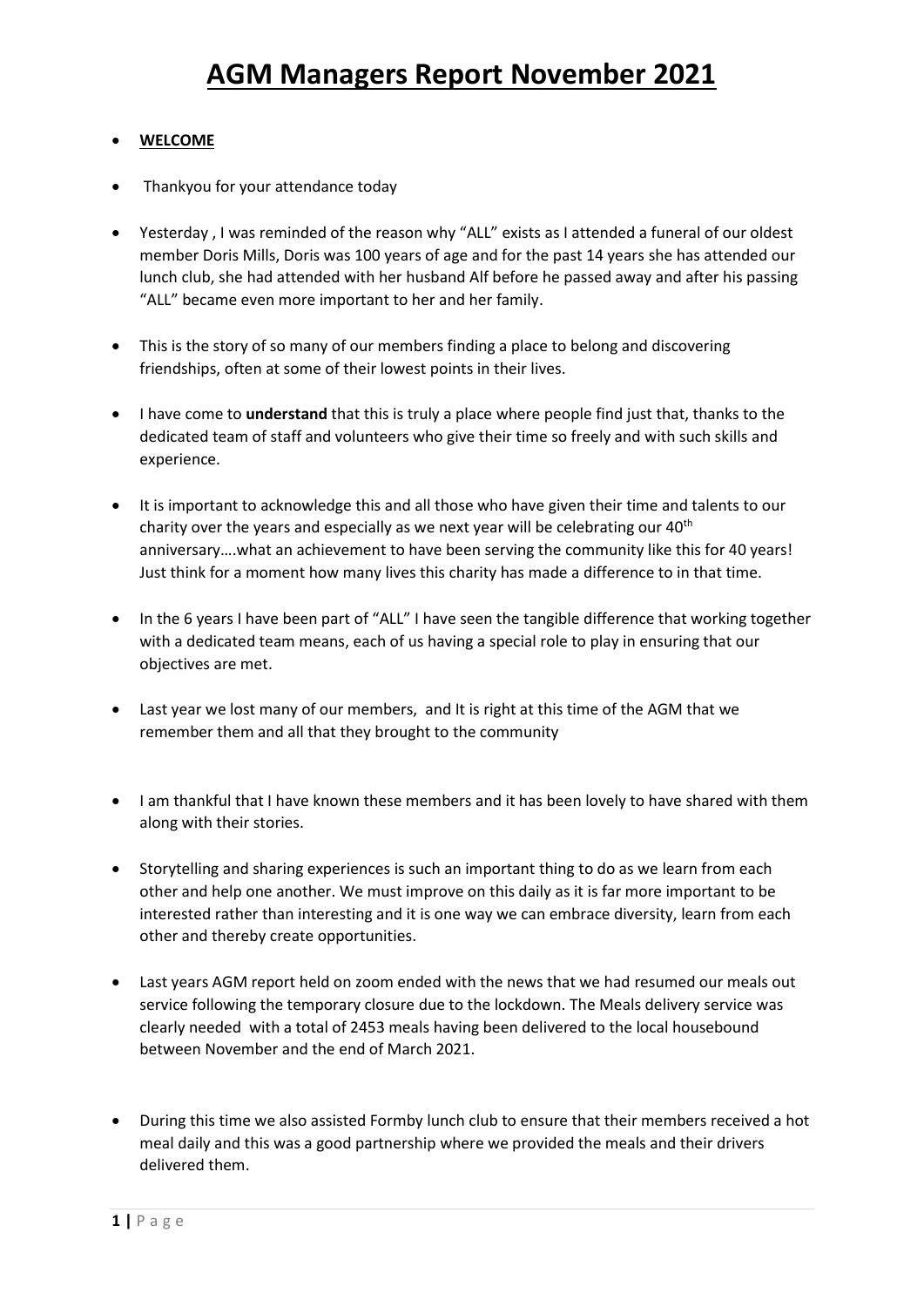## **AGM Managers Report November 2021**

- The closure of the centre to activities created a huge financial challenge for us as approximately 80% of our funding was raised through activities, hence the need for grant funding and we have been able to source new funding during this time to the value of £41,150 which even resulted in a small surplus to budget at the end of March.
- My thanks go to all our funders, a separate list of which is available and to the whole team for the work that has been carried out in what has been an extremely challenging year, both from a mental perspective and also physically due to capacity.
- In the first 6 months of this financial year a further 2774 meals have been delivered, we are no longer assisting Formby lunch club due to them reopening their own facility again from July however it is worth noting that there has been a significant increase in meals delivered to new members in receipt of meals to our local area.
- Our memberships have reached 155 and we were able to give 150 free memberships thanks to a grant from living well sefton alongside 200 wellbeing packs which were given to attract members back to the centre and aid co-vid recovery.
- In the first half of this financial year we have sourced funding to the value of £54,541 and again a separate list of these funders is available and we are incredibly grateful to these funders for their support.
- Following a successful application, We have been chosen as one of the CO-Ops community charities for the year, so please become a member, please support us and remember to swipe your card. (if you need further details on how this works, please ask me)
- Furthermore our activities have started to re-open and at an appropriate pace whereby members are able to feel safe when returning. We have capped classes to ensure we meet covid risk assessments and the classes that of the gym, tai-chi, art and patchwork are proving to be popular and we have recently relaunched the café with " a food for thought" theme utilising the help from John Moore's foundation and taking the opportunity for consultation with members as to what they would like to see.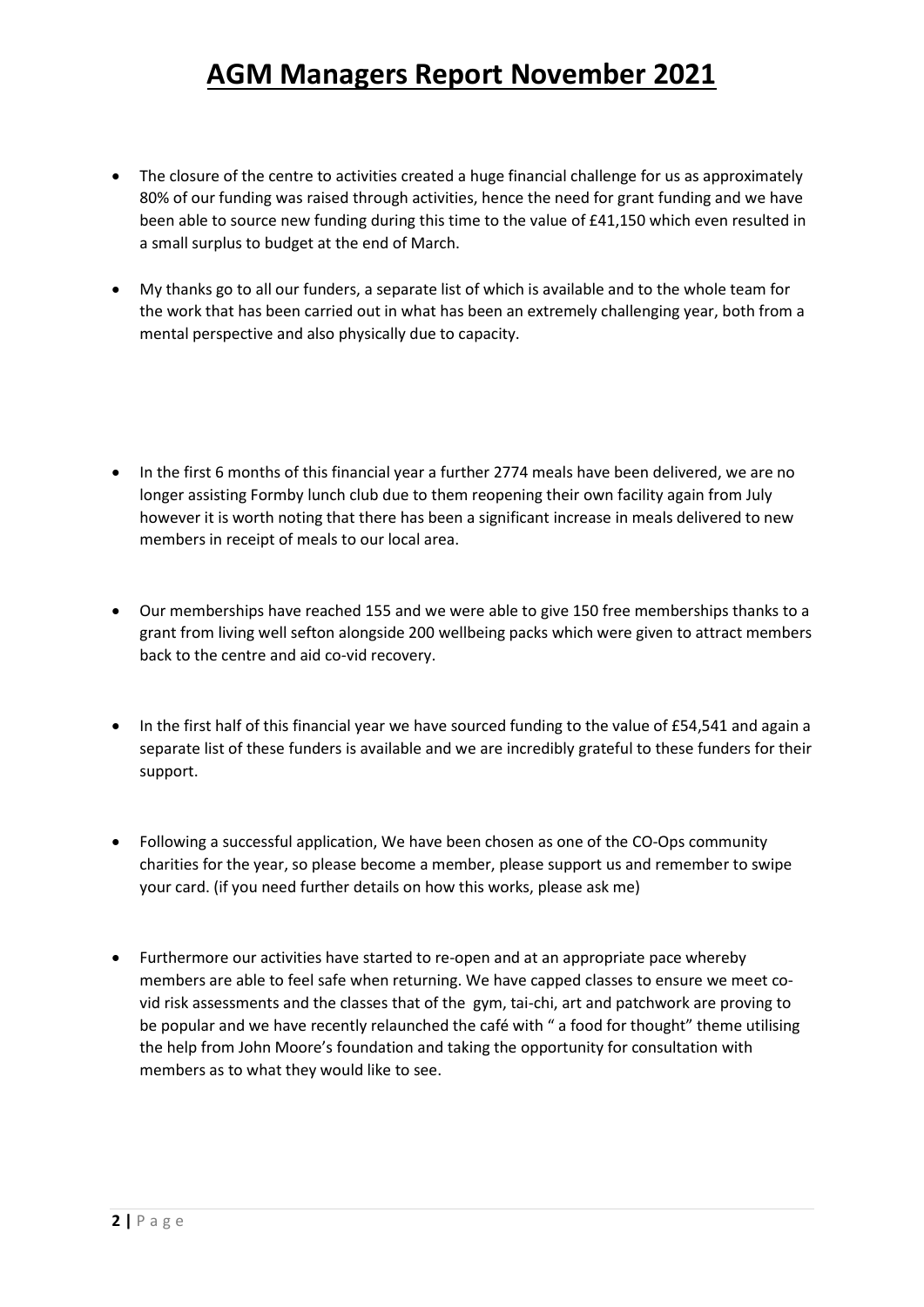## **AGM Managers Report November 2021**

- Our Lunch club has opened on 2 days a week and this has been popular with an average of 25-28 attending each sitting. In the new year we intend to extend this to 3 days a week, whilst the café will be open on Mondays, Wednesdays and Fridays for lighter options and looking forward to the spring we will be able to utilise the new patio area which has been funded through the Community champions Fund from Sefton.
- We are grateful to them and thankful to the gardening club that have kept the gardens at the front and back in tip top condition for everyone to enjoy.
- The re-introduction of the games afternoon and music for all is also aimed at informal afternoons whereby members can return to socialising and some kind of normal.
- Plans for the new year include other activities including Nutrition workshops, film afternoons, line dancing. Reminiscence etc and we would hope that the charity shop would also be able to re-open however, we are mindful of the virus and will only proceed with these if it is safe to do so.
- $\bullet$  We are moving into our 40<sup>th</sup> year and I look forward to the opportunities that this will bring including a heritage project which will incorporate our  $40<sup>th</sup>$  anniversary, celebrating the past 40 years of "ALL" and looking forward to the next 40 years.
- We hope to work closely with the local schools and colleges on these projects which will also bring volunteering opportunities alongside the benefit of working in an intergenerational way which all helps to ensure we are truly working as a community centre and as I said in the beginning where we can share stories and experiences in order to help each other.
- Finally it is with mixed feelings today that we have to say goodbye to our chair Lesley mixed because on behalf of the board I know we are sad to see her leave us, but incredibly grateful for all she has brought to the charity with her experience , expertise and strength she leaves knowing that she has inspired us in the way she has led over the past few years.

Rebecca Gomersall 30.11.21